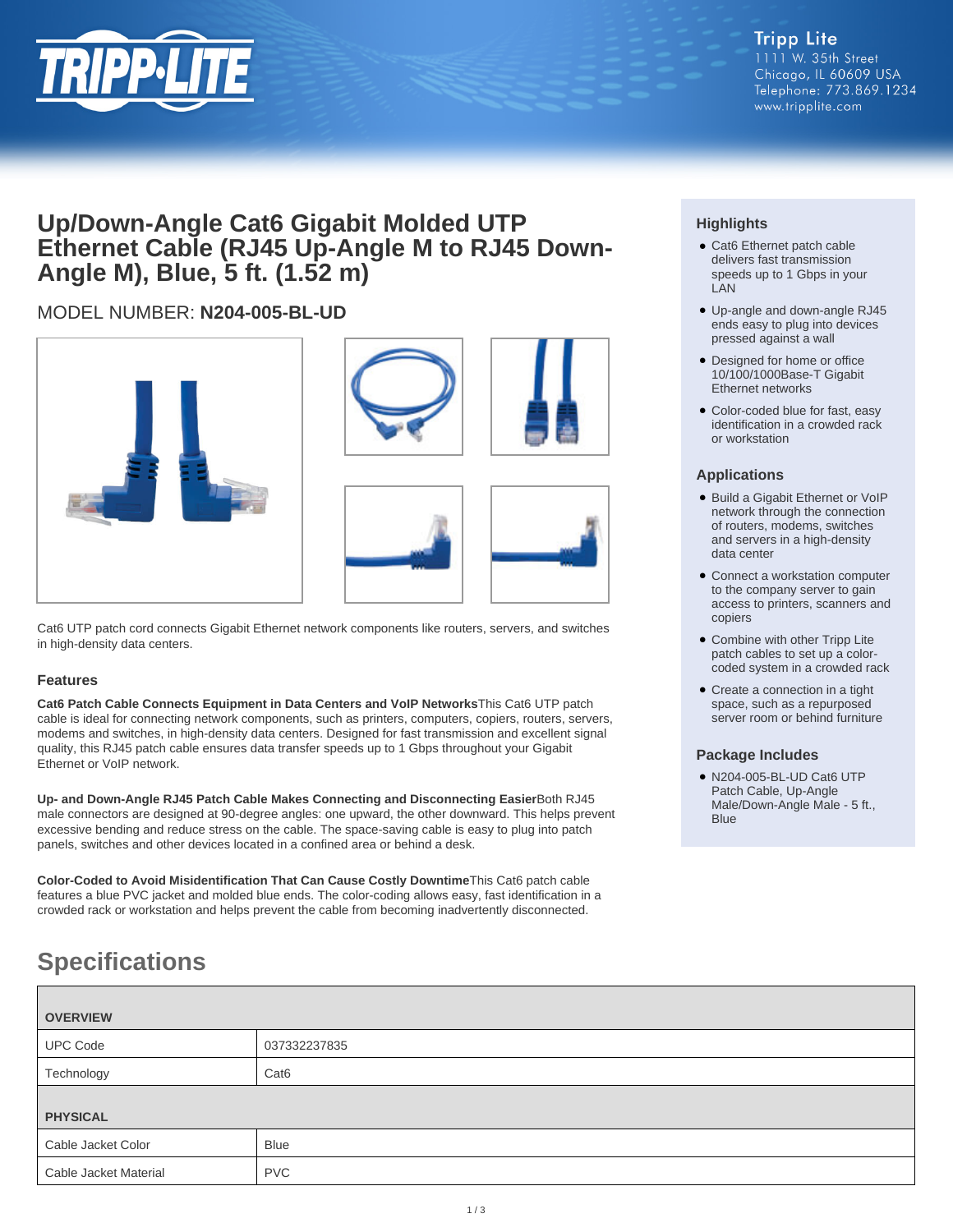

Tripp Lite<br>1111 W. 35th Street<br>Chicago, IL 60609 USA<br>Telephone: 773.869.1234<br>www.tripplite.com

| Cable Jacket Rating                  | <b>CM</b>                      |  |
|--------------------------------------|--------------------------------|--|
| Cable Shielding                      | <b>UTP</b>                     |  |
| Cable Outer Diameter (OD)            | 6.0mm                          |  |
| Number of Conductors                 | 4 Pair                         |  |
| <b>Conductor Material</b>            | <b>Stranded Copper</b>         |  |
| Conductor Gauge                      | 24 AWG                         |  |
| Wire Gauge (OD - mm <sup>2</sup> )   | 6.0                            |  |
| Cable Length (ft.)                   | 5                              |  |
| Cable Length (m)                     | 1.52                           |  |
| Cable Length (in.)                   | 60                             |  |
| Shipping Dimensions (hwd / in.)      | $0.50 \times 7.00 \times 9.50$ |  |
| Shipping Weight (lbs.)               | 0.17                           |  |
| Shipping Weight (kg)                 | 0.08                           |  |
| <b>ENVIRONMENTAL</b>                 |                                |  |
| <b>Operating Temperature Range</b>   | 14 to 122 F (-10 to 50 C)      |  |
| Storage Temperature Range            | 5 to 140 F (-15 to 60 C)       |  |
| <b>Relative Humidity</b>             | 0% to 90% RH, Non-Condensing   |  |
| <b>Operating Humidity Range</b>      | 0% to 90% RH, Non-Condensing   |  |
| Storage Humidity Range               | 0% to 90% RH, Non-Condensing   |  |
| <b>COMMUNICATIONS</b>                |                                |  |
| Bandwidth per TIA Standard           | 250 MHz                        |  |
| Maximum Bandwidth as Tested          | 500 MHz                        |  |
| Network Compatibility                | 1 Gbps (Gigabit)               |  |
| <b>IEEE Standards Supported</b>      | 802.3an                        |  |
| <b>CONNECTIONS</b>                   |                                |  |
| Side A - Connector 1                 | RJ45 (MALE) - DOWN ANGLE       |  |
| Side B - Connector 1                 | RJ45 (MALE) - UP ANGLE         |  |
| <b>Crossover Wiring</b>              | No                             |  |
| <b>Contact Plating</b>               | Gold                           |  |
| Connector Type                       | Molded                         |  |
| Wiring Configuration                 | EIA/TIA 568B                   |  |
|                                      |                                |  |
| <b>FEATURES &amp; SPECIFICATIONS</b> |                                |  |
| IP68 Rated                           | No                             |  |